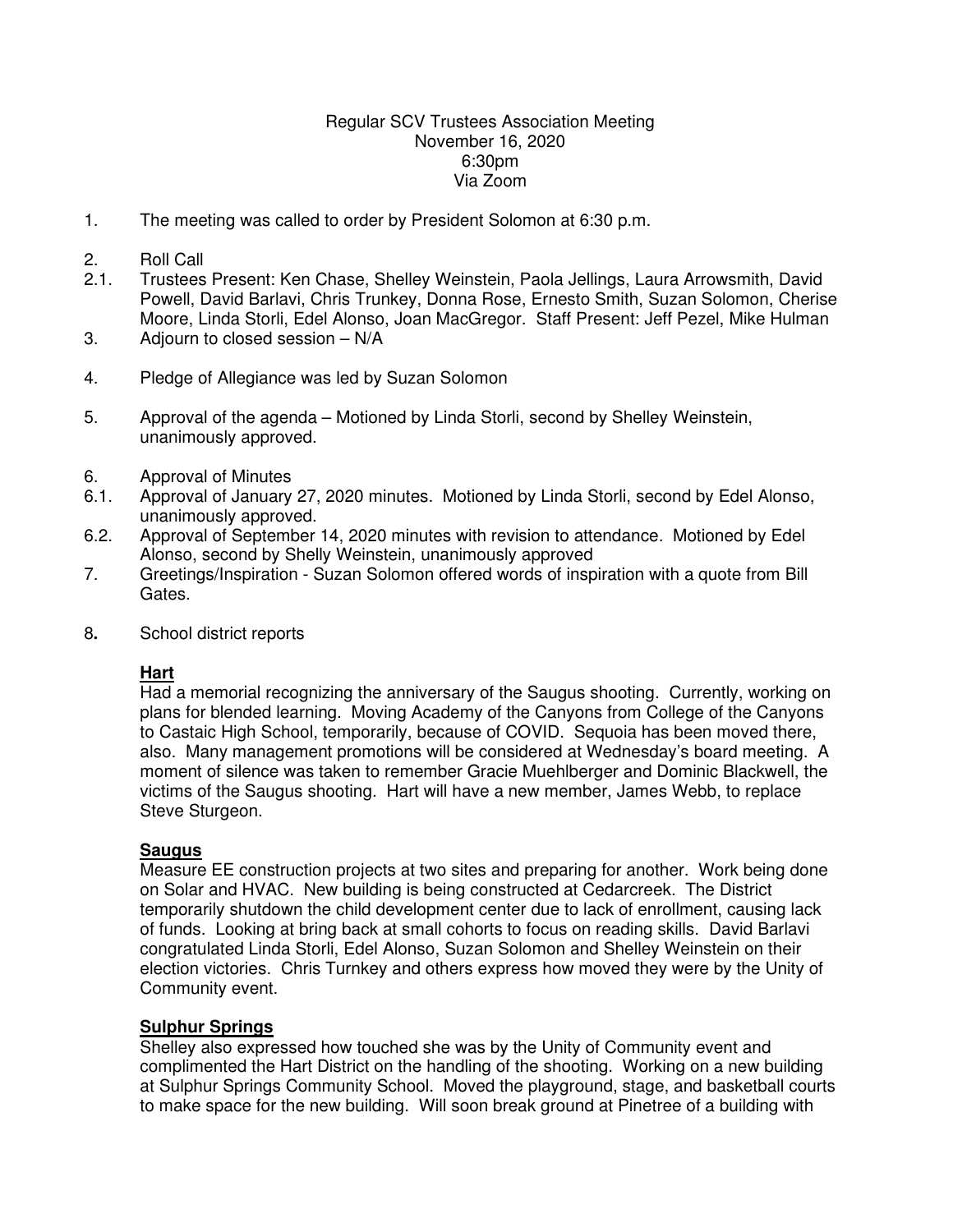the same design as Sulphur. Moved the pizza oven used by School Day Café. SDC, Autism and medical fragile have returned to school. Have had successful visits from county health department. Applied for a waiver, but 13 students is greater than the 12 the county health department allows. Ken Chase stated at that at last year's CSBA-AEC that many people from across the state recognized how well the Hart District handled the Saugus shooting.

# **College of the Canyons**

Continuing construction of science building at Canyon Country campus. Child development facilities was shut down for 3 weeds due to COVID. Classes will continue online for the spring semester, except for some labs. Earned may awards and grants. Have concerns of budgets and the deferrals. Set up a new builders' and founders' wall. Had a drive thorough food bank on Saturday for their homeless students, partnering with the Rotary Club. LEAD conference starts on Tuesday. Has new member, Sebastian Cazares, who is 20 years old. One of the youngest trustees statewide. The race between Michele Jenkins and Jerry Danielsen is very close and undecided.

## **Newhall**

Bring back small cohorts for special ed. Recently approved a facilities plan. Coming up with a short list of projects to approve at next meeting. CSBA Management in Governance program was completed by Donna Rose, Ernesto Smith, Suzan Solomon, and Jeff Pezel. Survived the cybersecurity issue. Has new security company to monitor their school sites. Rehired the position director of Human Resources. Various promotions for management. Held their state of the district, titled, "2020, didn't see that coming". Worked with a forensic team out of Irvine and help with the restoration of their network after cyber attack. No data was breached. A discussion ensued.

- 10./11. Advocacy/CSBA AEC is December 3rd and 4th. The Delegate Assembly will meet December 1st and 2nd. CSBA is accepting nomination to the Delegate Assembly through January 7th. Chreise Moore is, currently, the only member in the SCV, due to recent changes on boards in the SCV. She encouraged to everyone to run for the position.
- 12. 2021 Calendar The meeting dates for 2021 will be January 25, 2021, April 26, 2021, June 21, 2021 and September 27, 2021.
- 13. Recognitions Joan MacGregor recognized Steve Zimmer and Steve Sturgeon and for their service as board members. They were recognized by highlighting their accomplishments of their service and were presented with a plaque, as a token of the association's appreciation.

 Susan Solomon recognized David Powell for his service as a board member. He was recognized by highlighting the accomplishments of his service and was presented with a plaque as a token of the association's appreciation. After the presentation, David Powell spoke and shared his appreciation.

- 14. Announcements Chris Trunkey announced that Tracy Peyton-Perry released a draft of the local SELPA plan. It will go through a review period. Cherise Moore announced that she was reelected to the Los Angeles County Committee on School District Organization. Suzan Solomon appreciated the support of the sister districts during the Newhall cyber security incident.
- 15. Public comments None